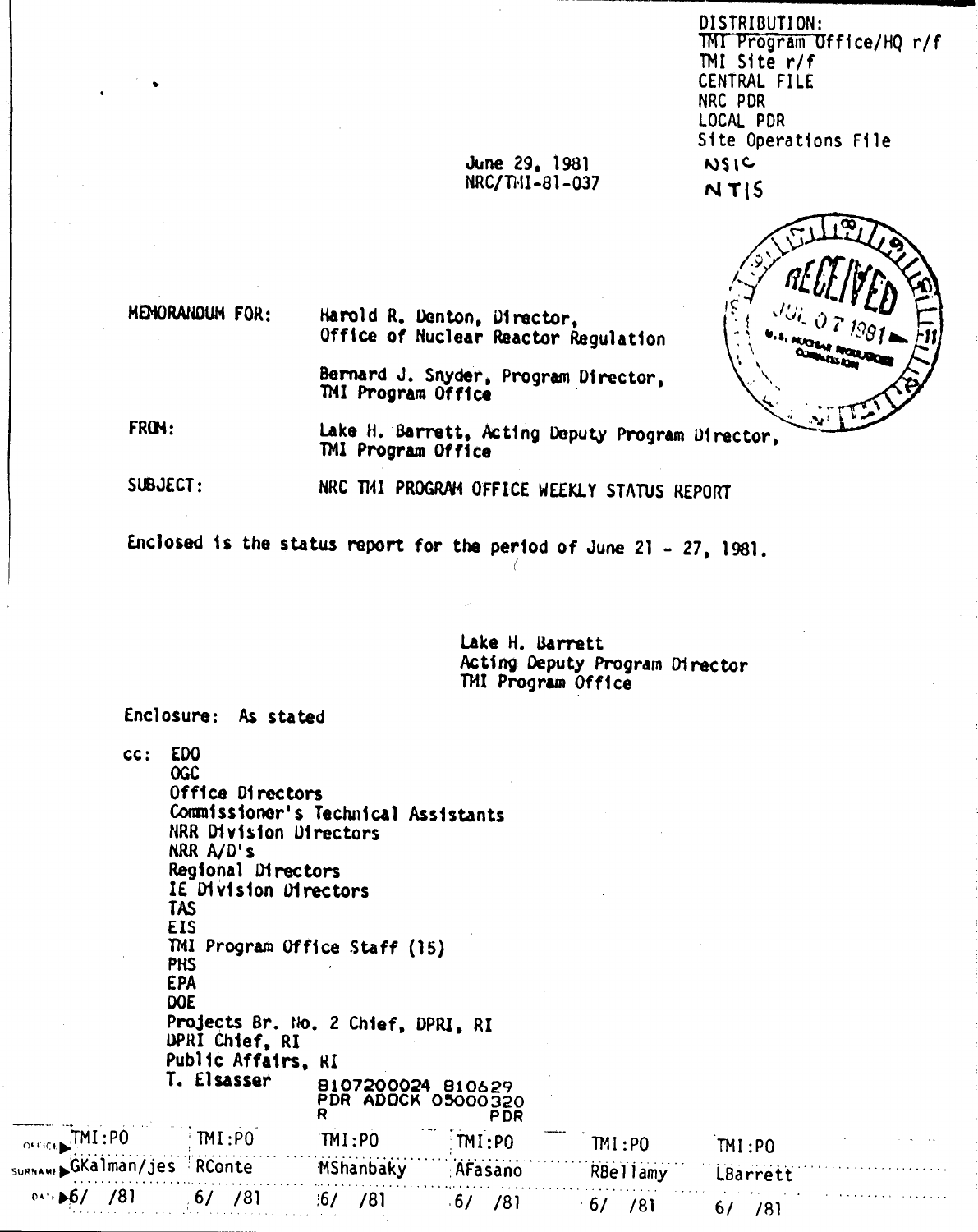### NRC TMI PROGRN1 WEEKLY S T*1,1* us ,{[PORT

Week of June 21 - 27, 1981

# Plant Status

Core Cooling Mode: Heat transfer from the reacto- coolant system (RCS) loops to Reactor Building ambient. Available Core Cooling Modes: Decay heat removal systems. Long term  $\overline{\text{cooling}}$  "B" (once through steam generator-B) RCS Pressure Control Mode: Standby Pressure Control (SPC) System. Backup Pressure Control Modes: Mini Decay Heat Removal (MDHR) System. Decay Heat Removal (DHR) System. Major Parameters (as of 0400. June 25.1981) (approximate values) Average Incore Thermocouples: 117°F Maximum Incore Thermocouple: 144°F RCS Loop Temperatures: A B Hot leg 118°F 121°F .' Cold Leg (1) 70°F 73°F<br>72°F 72°F 72°F 2) 72°F 72°F RCS Pressure: 97 psig Reactor Building: Temperature: 77°F  $E$ levation 290.9 ft. (8.4 ft. from floor) via penetration 401 manometer Pressure: -0.2 psig Concentration:  $6.2 \times 10^{-6}$  uCi/ml Kr-85 (Sample taken 6/25/81) .

Effluent and Environmental (Radiological) Infonnation

1. liquid effluents from the 1MI site released to the Susquehanna River after processing. were made within the regulatory limits and in accordance with NRC requirements and City of Lancaster Agreement dated February 27. 1980.

During the period June 21, 1981, through June 27,  $10^{\circ}$ , the effluents contained no detectable radioactivity at the discharge point and individual effluent sources which originated within Unit 2 contained no detectable radioactivity.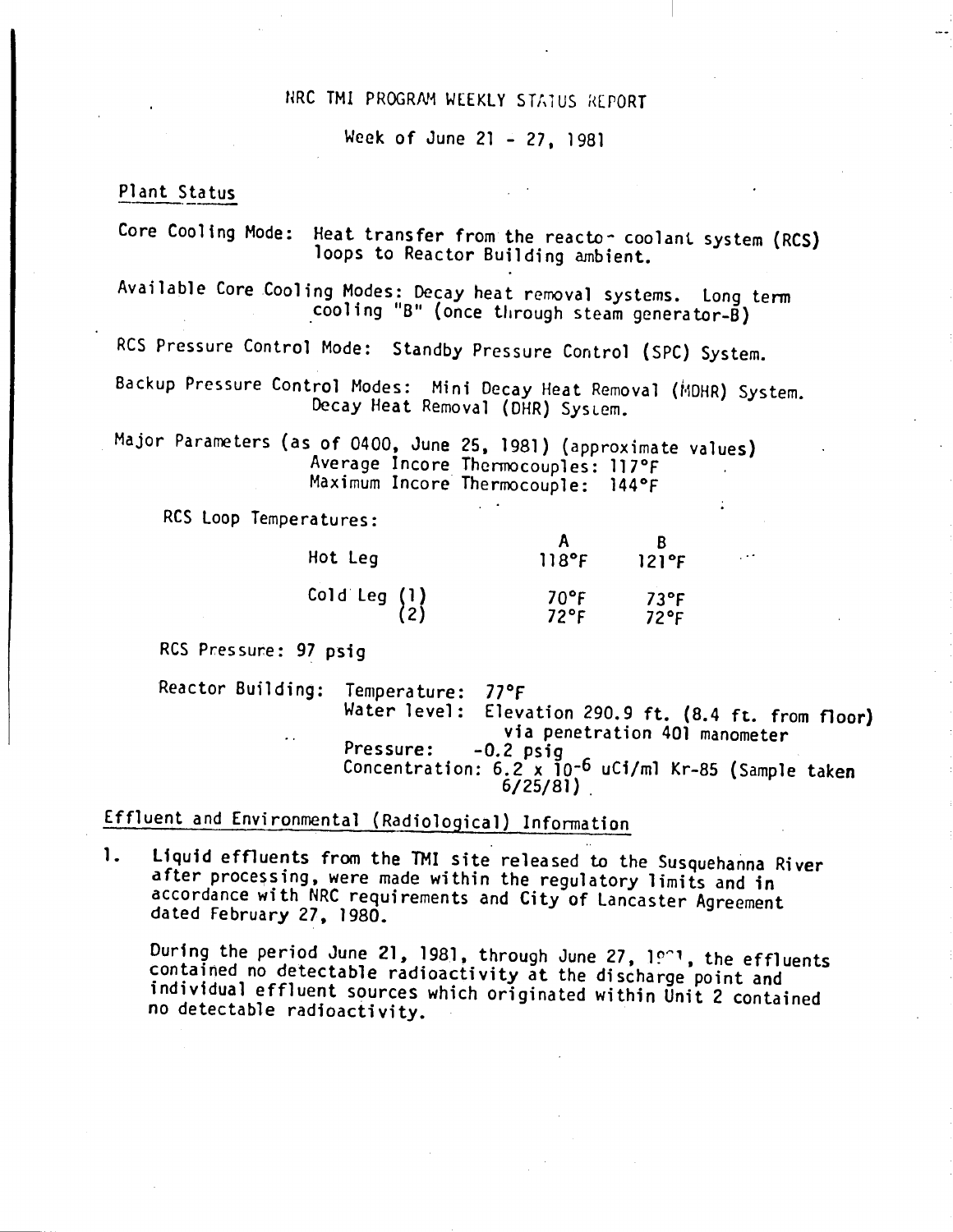- 2. Airborne effluents are reported on a monthly basis.
- 3. Environmental Protection Agency (EPA) Environmental Data. Results<br>3. Environmental Protection Agency (EPA) Environment around the TMI site were as from EPA monitoring of the environment around the TMI site were as follows:
	- The EPA measured Kr-85 concentrations (pCi/m<sup>3</sup> ) at several environmental monitoring stations and reported the following  $\overline{a}$ results:

| Location           | June 12 - June 19, 1981<br>$\overline{(\rho \text{Ci}/\text{m3})}$ |
|--------------------|--------------------------------------------------------------------|
| Goldsboro          | 23                                                                 |
| Observation Center | 28                                                                 |
| Middletown         | 21                                                                 |
| Yorkhaven          | 27                                                                 |

All of the above levels of  $Kr-85$  are considered to be background levels.

The EPA reported that the Yorkhaven sample results for the period June 5 - June 12, 1981, were not obtained due to procedural difficulty.

- No radiation above normally occurring background levels was detected in any of the samples collected from the EPA's air  $-$ and gamma rate networks during the period from June 18, 1981, through June 25, 1981.
- 4. NRC Environmental Data. Results from NRC monitoring of the environment around the TMI site were as follows:
	- The following are the NRC air sample analytical results for the onsite continuous air sampler:

|          |                                           | $I-131$ $Cs-137$<br>(uCi/cc) $(uCi/cc)$ |  |
|----------|-------------------------------------------|-----------------------------------------|--|
| Sample   | <b>Period</b>                             | $<8.8$ E-14 $<8.8$ E-14                 |  |
| $HP-273$ | June 17, 1981 – June <sub>–</sub> 4, 1981 |                                         |  |

# 5. Licensee Radioactive Material and Radwaste Shipments

- On Monday, June 22, 1981, a 40 ml Unit 2 reactor coolant sample was sent to Babcock and Wilcox (B&W), Lynchburg, Virginia.  $\overline{a}$
- On Tuesday, June 23, 1981, one 4' x 4' EPICOR-ll dewatered resin liner (liner DF-2) from Unit 2 was shipped to U. S.  $-1$ Ecology, Richland, Washington.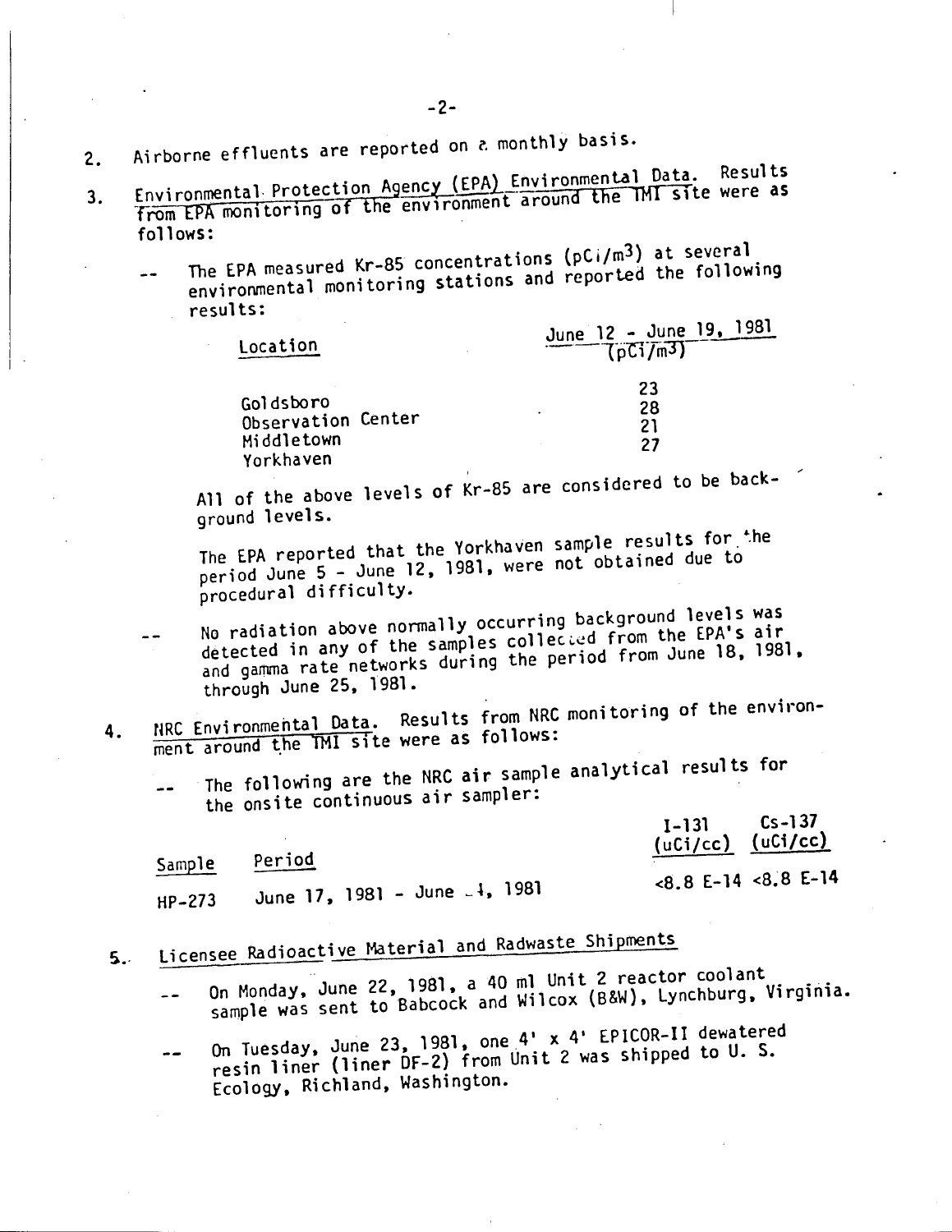- On Tuesday. June 23. 1981. 74 drums and 10 metal boxes of Unit 2 lSA compacted and noncompacted waste were shipped to U.S. Ecology, Richland, Washington.
- On Wednesday. June 24, 1981. one 4' x 4' EPICOR-II dewatered resin liner (liner OF-3) from Unit 2 was shipped to U.S. Ecology, Richland, Washington.
- On Thursday. June ?5. 1091. 60 drums of Unit 2 contaminated laundry were shippee<sup>'</sup> Tri-State Industrial Laundries. Utica. flew York-.
- On Friday. June 26, 1981. one 6' x 6' EPICOR-II dewatered resin liner (liner 05-4) from Unit 2. and eight metal boxes of noncompacted LSA waste from Unit 1 were shipped to U.S. Ecology. Richland. Washington.
- On Friday. June 26, 1981. one 4' x 4' EPICOR-II dewatered . sin liner (liner DF-6) from Unit 2 was shipped to U.S. Ecology, Richland, Washington.
- On Friday. June 26. 1981. a Hitlman cement mixer and components  $\sim$   $\sim$ used in Unit 1 were shipped to Hittman Nuclear Development Co., Columbia. Maryland.
- On Saturday. June 27. 1981. one 4' x 4' EPICOR-Il dewatered liner (liner DF-l) from Unit 2 was shipped to U.S. Ecology, Richland, Washington.

#### Major Activities

1. Submerged Demineralizer System (SDS). Functional tests are complete with the exception of a few items which are undergoing engineering evaluation and further testing. Operator training on components not involved with the outstanding functional testing is in progress. The operator training does not involve processing of contaminated water. The licensee is preparing procedures for NRC approval.

The Three Mile Island Program Office has approved 10 of the 37 procedures which will be used to operate the 50S. Twenty one of the 37 procedures are needed to commence transferring Reactor Coolant Bleed Tank Water to the SOS Feed Tanks. The water 1s expected to be transferred during the week of June 29, 1981. Shortly following the transfer. the water will be processed usjng the 50S.

, .

2. Reactor Building Entry

During the twelfth entry, on June 25, 1981, problems developed with the mechanical interlock mechanism on the reactor building (RB) personnel airlock doors. The resultant delays caused the polar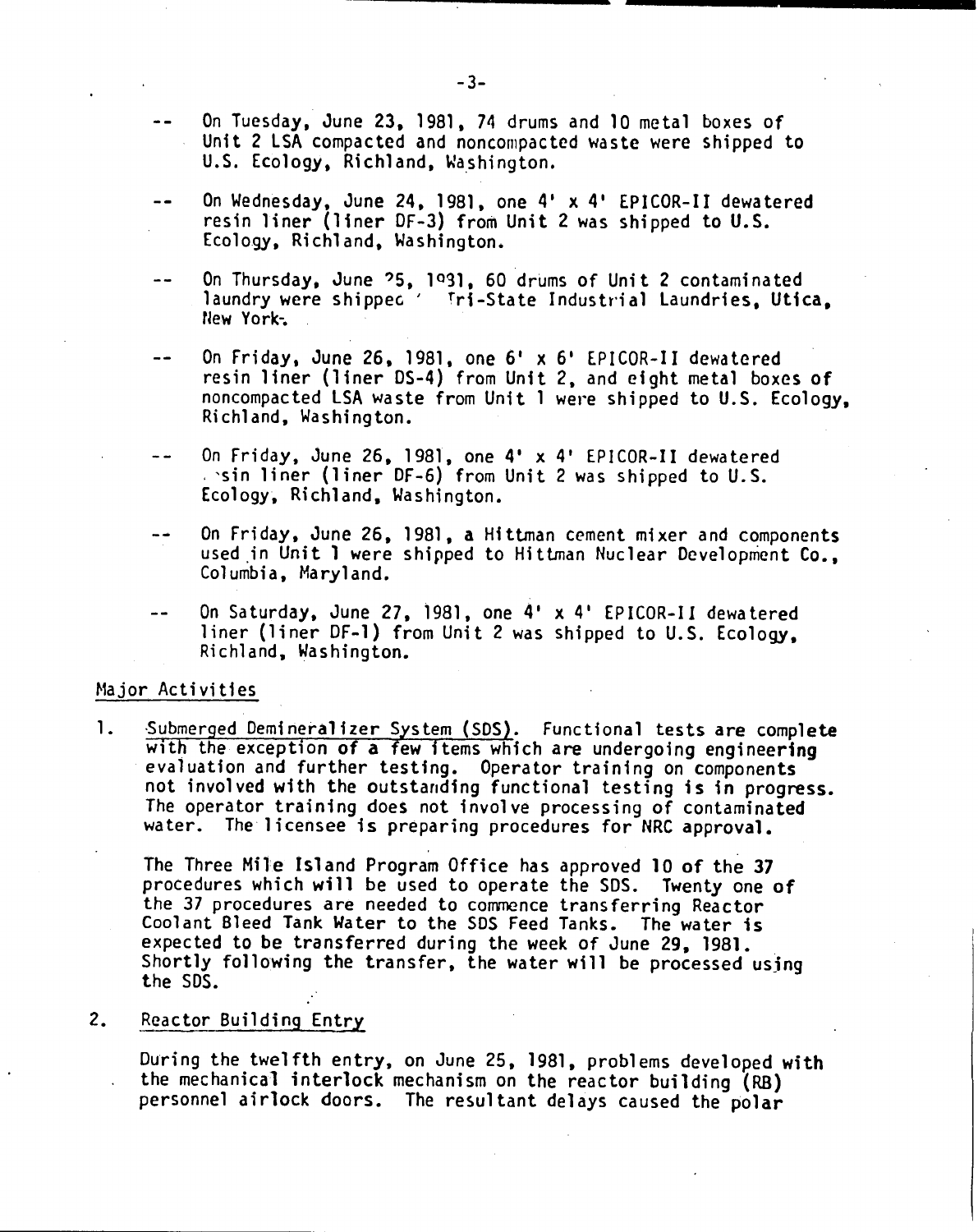crane inspection which was scheduled for the twelfth entry to be postponed. All the other scheduled tasks were completed successfully before the door problem developed. The polar crane inspection was rescheduled for a special entry on Wednesday, July 1, 1981.

The mechanical linkage to the interlock, which serves to ensure that one airlock door is completely closed before the other door can be opened, became loose and prevented personnel from opening the outer airlock door. No one was inside the RB or in the airlock during the malfunction. The outer airlock door was eventually opened and the loose linkage was repaired. However, following the repair, it was decided that the personnel involved with the scheduled two hour crane inspection should not continue with the physically demanding crane inspection.

During RB ertries, a second personnel airlock which is an integral part of the equipment hatch, serves as an alternate means of egress from the RB. The equipment hatch airlock was verified operational and was available for emergency u'se.

During the twelfth entry the following tasks were completed successfully:

- Closed circuit television maintenance;
- Lighting circuit repairs;  $-$
- Installation of lights in the enclosed stairwell;  $- -$
- $\ddot{\cdot}$ Intercom repairs; and
- Smear surveys and sample removal.
- 3. EPICOR-II Prefilter (PF-16) Analysis Results. Preliminary results on the *PF-16* liner examination were reported by the Battelle Columbus laboratories (BCl). PF-16 is *orie* of the *50* high specific activity first stage EPICOR II treatment process liners for the accident generated water collected in the Auxiliary Building. This liner was shipped to BCL on May 19, 1981, for examination as part of a ODE sponsored resin characterization program to futher develop technology and expand knowledge for processing high specific activity resins and to evaluate liner material compatibility.

Analysis results on the gas fraction drawn from the top of the inside of the liner fndicated: nitrogen plus carbon monoxide-79.5%, hydrogen-12.2%, carbon dioxide-5.4%, argon-0.9%, oxygen-0.2% Hydrocarbons ~ 0.1%. Visual television examination of the external surfaces of the liner was performed. There were no indications of liner degradation. Television examination of the liner interior indicated no excessive corrosion of the interior of the liner, although some pitting corrosion was visible. The inside surface of